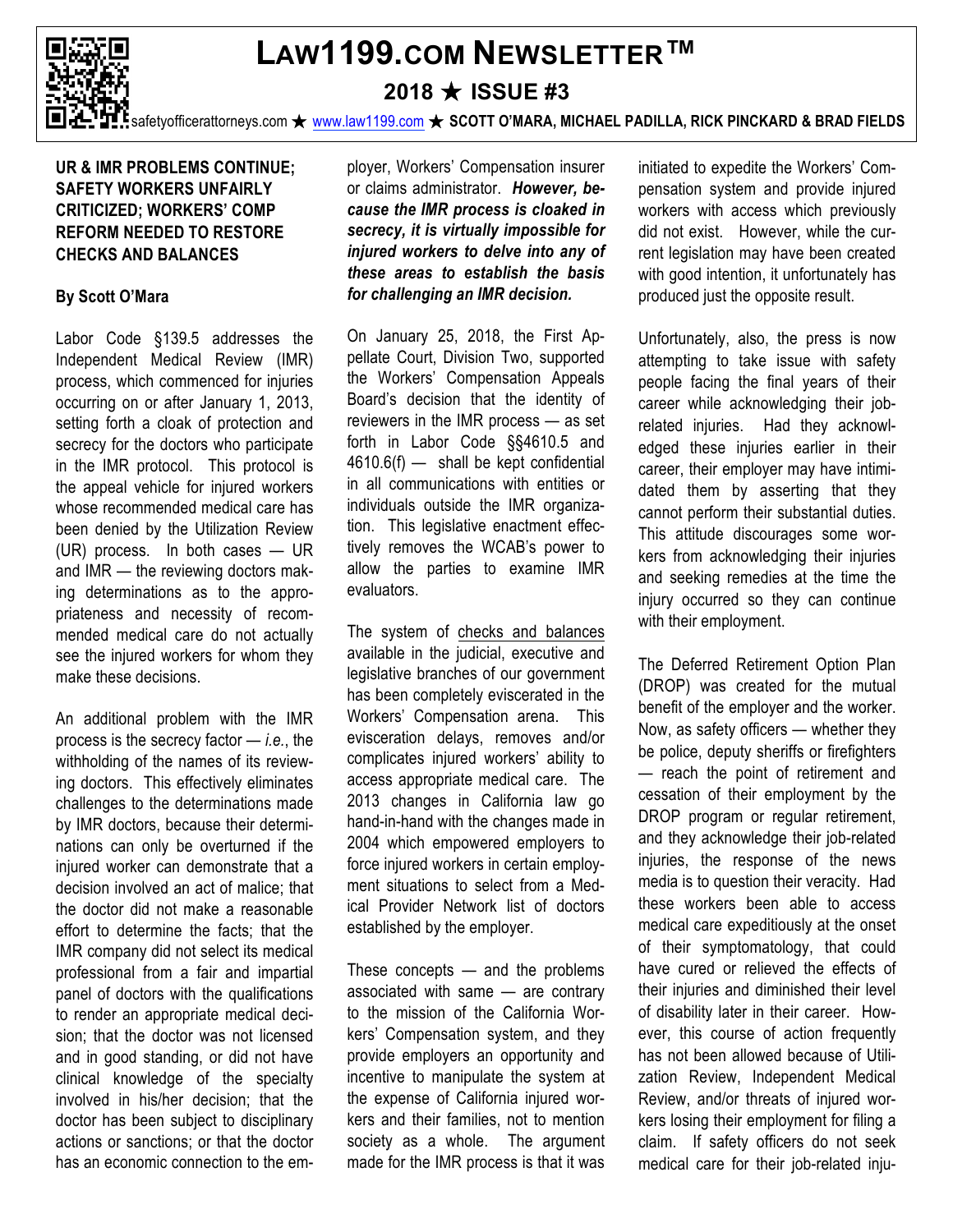ries, a shift of economic responsibility occurs away from the employer — who has been a factor in the manifestation of the injuries — to the injured safety officers and their families.

In 1906, President Theodore Roosevelt stated: "Industrial accidents are a risk of the trade which the law must place on the employer who alone is able to pass it on to consumers, upon whom in justice all costs incident to the manufacture of a commodity should fall." In the situation of California workers including safety officers — job-related injuries occur, and there are people who are motivated to continue with their employment; people who delay obtaining care for fear of losing their jobs; and people who cannot access medical care in a reasonable and appropriate manner because of the UR and IMR processes currently in existence.

California Workers' Compensation legislation has attempted to shift the blame and costs for work injuries to the workers themselves by taking certain cases out of context and trying to use those as a standard for all workers, This is clearly a violation of the California Constitution, Article XIV, Section 4, which specifically states that the Workers' Compensation system "includes adequate provisions for the comfort, health and safety and general welfare of any and all workers and those dependent upon them for support to the extent of relieving from the consequences of any injury or death incurred or sustained by workers in the course of their employment", with "full provision for such medical, surgical, hospital and other remedial treatment as is requisite to cure and relieve from the effects of such injury".

The mischaracterization of the Los Angeles Fire and Police as to the level of cases they have filed fails to acknowledge the age of the workers, the length of time worked, the tremendous physical and emotional stress associated with their work, and the workers' fear of losing their job if they file a Workers' Compensation claim. The UR & IMR system — which continues to be a complete and disgraceful failure — needs to be remedied. The writers of the articles which appear to take great delight in attacking California workers would see everything in a different light if they were the recipient of a job-related injury and a victim of this failed system which frequently does not provide adequate medical care to cure or relieve their injuries, or if they were in a position where they might lose their job because of the employer or adjuster taking unfair action which is out of context with a jobrelated injury.

At one time, legislation was proposed to deal with some of the problems created by the present system. *These proposals clearly need to be reconsidered.* The basic principle and purpose of Workers' Compensation to cure or relieve the effects of work injuries, as set forth in the California Constitution, needs to be implemented. The "splash news" issued regarding the DROP participants (without acknowledging the significant factors noted above) needs to be rejected for its misguided perspective and countered with truthful arguments, and the limitations placed upon the Courts by the legislative enactment of Utilization Review and Independent Medical Review need to be reconsidered and changed to allow checks and balances which will lead to more fair and just results. By doing so, we will have less turnover and less time off from work, and people will be able to retire with less disability.

*Please go to* www.LAW1199.com and *review Law1199.com Newsletter 2015 Issue #5 regarding the direct and simple changes needed to eliminate the errors of the present system and comply with the California Constitution, Article XIV, Section 4.*

## **LAW1199.COM NEWSLETTER™**

\*\*\*\*\*\*\*\*\*\*\*\*\*\*\*

 $\blacklozenge$ 

THE LAW OFFICES OF **SCOTT A. O'MARA O'MARA & PADILLA**

> 2370 Fifth Ave. San Diego, CA 92101

4200 Latham St. – Ste. B Riverside, CA 92501-1766

320 Encinitas Blvd. – Ste. A Encinitas, CA 92024

1-800-LAW-1199 (1-800-529-1199) 619-583-1199 951-276-1199 www.law1199.com

### **BOBBITT, PINCKARD & FIELDS, A.P.C.**

8388 Vickers St. San Diego, CA 92111

4200 Latham St. – Ste. B Riverside, CA 92501-1766

858-467-1199 www.coplaw.org



#### **NOTICE**

*Making a false or fraudulent Workers' Compensation claim is a felony subject to up to 5 years in prison or a fine of up to \$50,000 or double the value of the fraud, which-*